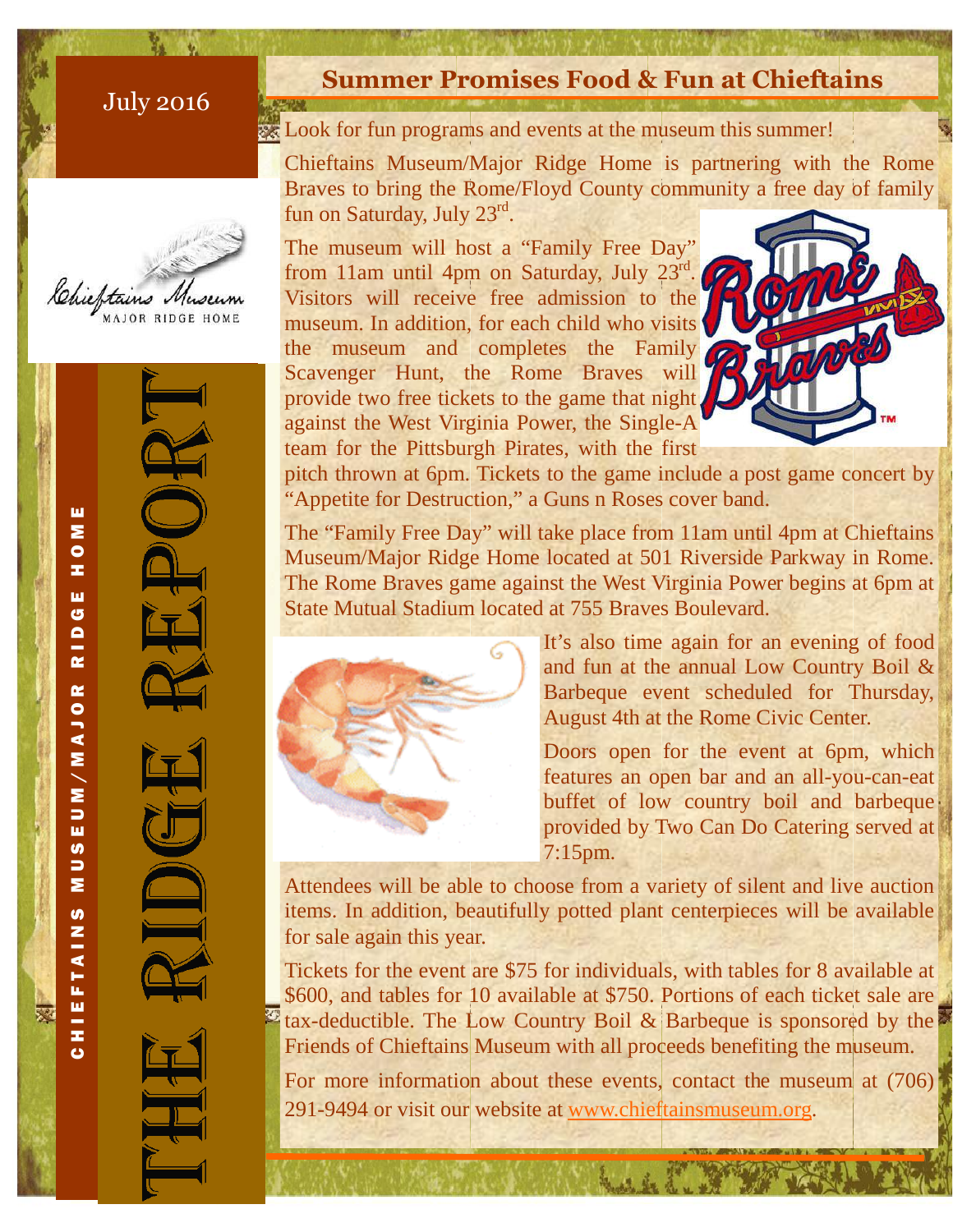# **Eagle Scout Project Helps Protect Archaeological Site**

Take a look on the museum campus and you will see a newly constructed fence around the site of the former trading post from the Ridge farm.

Designed by Landscape Committee members Jerry & Mary Sterling, the new fence was constructed as an Eagle Scout project by local Scout and recent high school graduate Joseph McDaniel. McDaniel was assisted by his brother, parents, and other Boy Scouts from local Boy Scout Troop 113 to complete the fence, which involved measuring, cutting and setting fence posts, drilling holes in the posts, and threading rope through the posts to create a fence to protect this archaeological site.



*Members of Boy Scout Troop 113 work on the new fence* 

The trading post on the Ridge farm was operated by George Lavender and created a third source of revenue for Major Ridge after his crops and ferry operation. The trading post area was the location of archaeological digs on the museum campus in the late 1960s and early 1970s.

#### **Museum Serves as a Stop in History for Paddle Georgia 2016**

Chieftains Museum was proud to be a recreational stop for visitors in kayaks and canoes participating in the Paddle Georgia 2016 event on June  $24^{\text{th}}$ .



This 7-day, 103 mile journey along the Conasauga and Oostanaula Rivers began on June  $18<sup>th</sup>$ , ending in Rome on the  $24<sup>th</sup>$  with a fish fry and celebration in Heritage Park. Paddle Georgia is an annual event sponsored by the Georgia River Network, an organization dedicated to helping everyone enjoy, connect with and advocate for economically vital and clean flowing rivers. This year's event attracted 350 participants to experience Georgia rivers.

The museum was chosen as a stop along the route by the Coosa River Basin Initiative in Rome as a way to showcase both the beauty of the Oostanaula River and the history of our community. Participants in the paddle that visited the museum received free admission as part of their river journey.

We would like to say thank you to CRBI and the Georgia River Network for featuring Chieftains in their event this year!

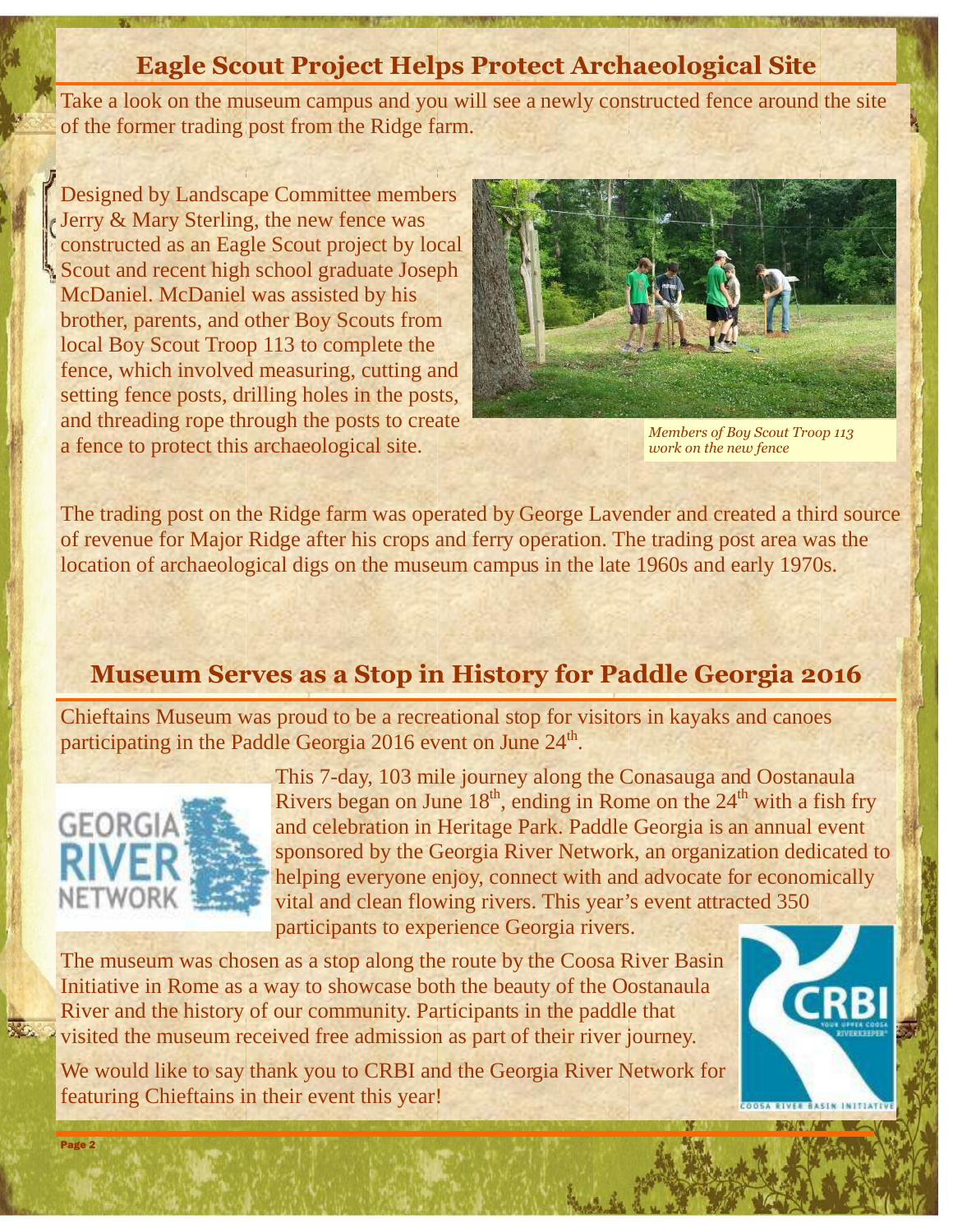# **Fourth Graders Explore History at Chieftains Summer Camp**



Page 3

V.

Students from Rome and Floyd County learned more about the history of our community at the History Explorers Camp in June.

Three local museums worked together to give area students a chance to explore local history with a free summer camp from June 20-22<sup>nd</sup>. Partnering with the Rome Area History Museum and the Oak Hill & Martha Berry Museum, Chieftains Museum/ Major Ridge Home began the camp with an exploration of the

Ridge home and Cherokee history. Participants took a tour of the Major Ridge Demonstration garden and learned about Cherokee agriculture before planting their own nasturtium to take home. Inside the museum, our explorers discovered the origins of the

Cherokee syllabary and the printing techniques used by Elias Boudinot to create the *Cherokee Phoenix* newspaper before stenciling their names in Cherokee on a scarf. The final activity at Chieftains involved creating individual pinch pots out of clay as students examined pottery in the museum and learned about Cherokee pottery decoration.

> The second day of the camp provided the explorers with a chance

to tour the rivers aboard the Roman Holiday and take a walking tour of downtown Rome with the Rome Area History Museum. The final day of the camp took students to the Oak Hill & Martha Berry Museum where they saw the personal side of Martha Berry by touring her childhood

home, visiting the original log cabin where Miss Berry began her first school, and dressing in period costumes to present what they had learned.

A pre-test and post-test of the same questions about Cherokee history the day of the Chieftains camp showed that while only 10% of the students could provide correct answers at the beginning of the day, by the end of the day 70% of students could correctly answer all questions about the history of the house and the Cherokees. The camp was well received by parents and fourth graders alike, with one student commenting on their evaluation that they would definitely visit the museum again because, "it was awesome!"

*Artist and volunteer Elizabeth Barron instructs* 





*campers in making pottery at Chieftains*